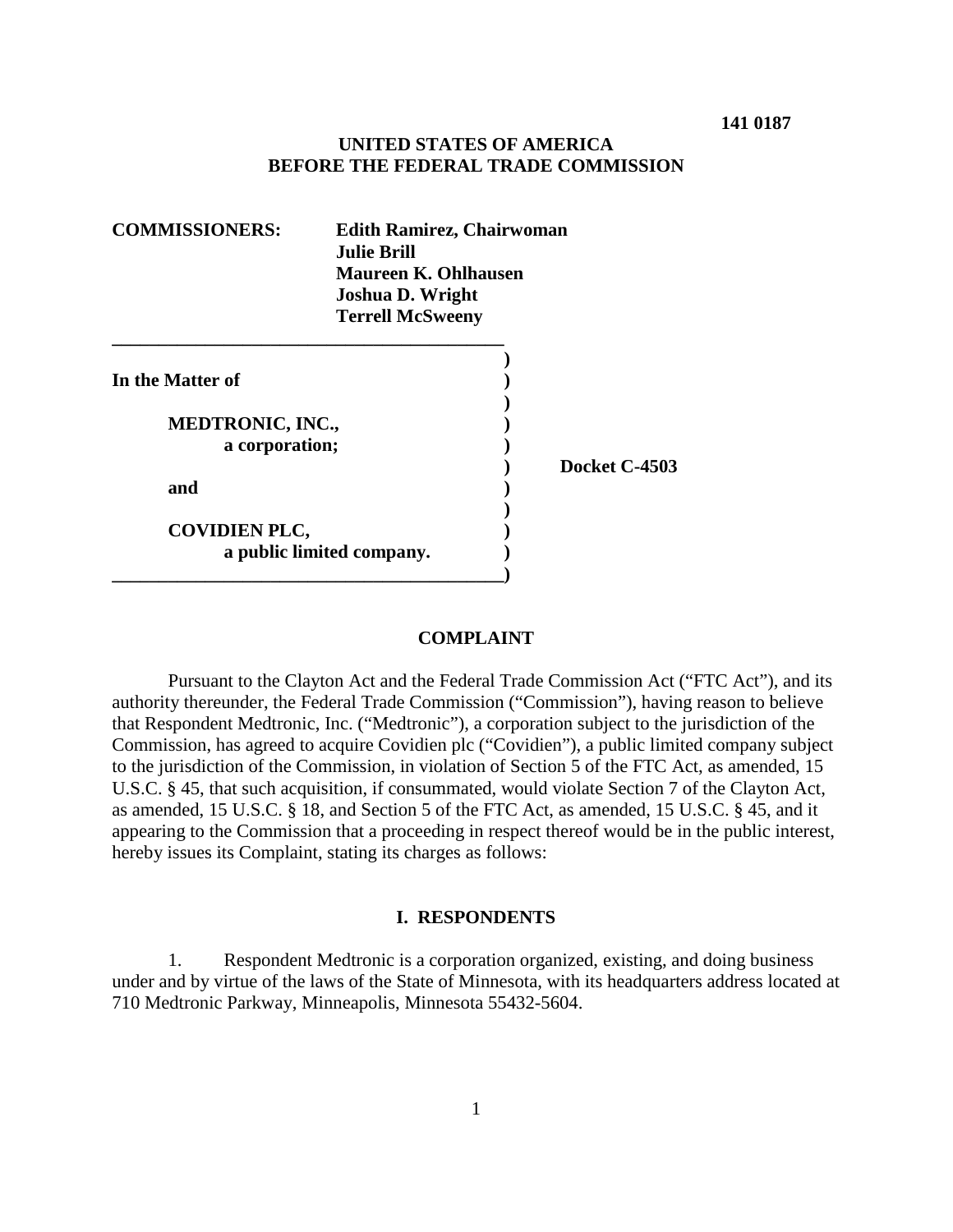2. Respondent Covidien is a public limited company organized, existing, and doing business under and by virtue of the laws of the Republic of Ireland, with its headquarters address located at 20 on Hatch, Lower Hatch Street, Dublin 2, Ireland.

3. Each Respondent is, and at all times relevant herein has been, engaged in commerce, as "commerce" is defined in Section 1 of the Clayton Act as amended, 15 U.S.C. § 12, and is a company whose business is in or affects commerce, as "commerce" is defined in Section 4 of the FTC Act, as amended, 15 U.S.C. § 44.

## **II. THE PROPOSED ACQUISITION**

4. Pursuant to a Transaction Agreement dated June 15, 2014, Medtronic proposes to merge with Covidien in exchange for cash and stock valued at approximately \$42.9 billion (the "Acquisition"). The Acquisition is subject to Section 7 of the Clayton Act, as amended, 15 U.S.C. § 18.

#### **III. THE RELEVANT MARKET**

5. For the purposes of this Complaint, the relevant line of commerce in which to analyze the effects of the Acquisition is the development, licensing, manufacturing, marketing, distribution, and sale of drug-coated balloon catheters indicated for the femoropopliteal ("fempop") artery.

6. For the purposes of this Complaint, the United States is the relevant geographic area in which to assess the competitive effects of the Acquisition in the relevant line of commerce.

#### **IV. THE STRUCTURE OF THE MARKET**

7. Drug-coated balloon catheters indicated for the fem-pop artery are used to treat peripheral arterial disease in the fem-pop artery, an artery located above the knee. Peripheral arterial disease results from atherosclerosis, the narrowing of blood vessels due to plaque buildup. The U.S. market for drug-coated balloon catheters indicated for the fem-pop artery is highly concentrated with only one current supplier, C.R. Bard, Inc. Medtronic and Covidien are likely to enter as the second and third U.S. suppliers, respectively. Medtronic and Covidien are the only two potential market participants that have advanced to the clinical-trial stage of the Food and Drug Administration ("FDA") approval process for drug-coated balloon catheters indicated for the fem-pop artery.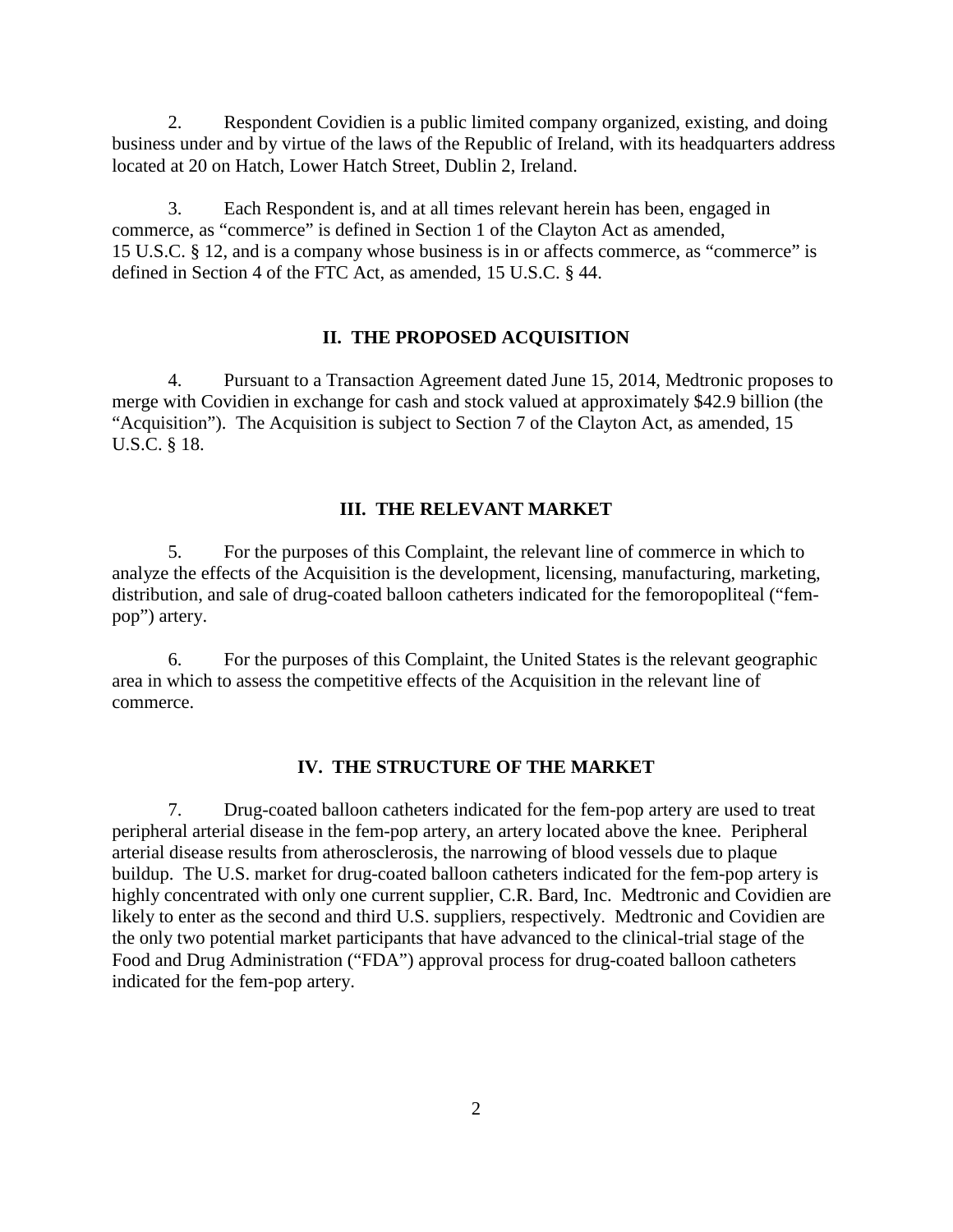## **V. ENTRY CONDITIONS**

8. Entry into the relevant market described in Paragraphs 5 and 6 would not be timely, likely, or sufficient in magnitude, character, and scope to deter or counteract the anticompetitive effects of the Acquisition. De novo entry would not take place in a timely manner because the product development times and FDA approval requirements are lengthy. In addition, no other entry is likely to occur such that it would be timely and sufficient to deter or counteract the competitive harm likely to result from the Acquisition.

# **VI. EFFECTS OF THE ACQUISITION**

9. The effects of the Acquisition, if consummated, may be to substantially lessen competition and to tend to create a monopoly in the relevant market in violation of Section 7 of the Clayton Act, as amended, 15 U.S.C. § 18, and Section 5 of the FTC Act, as amended, 15 U.S.C. § 45, in the following ways, among others:

- a. by eliminating future competition between Medtronic and Covidien in the U.S. market for drug-coated balloon catheters indicated for the fem-pop artery;
- b. by increasing the likelihood that the combined entity would forego or delay the launch of one company's drug-coated balloon catheter indicated for the fem-pop artery;
- c. by increasing the likelihood that the combined entity would delay, eliminate, or otherwise reduce the substantial additional price competition that would have resulted from an additional U.S. supplier of drug-coated balloon catheters indicated for the fem-pop artery; and
- d. by reducing research and development in the U.S. market for drug-coated balloon catheters indicated for the fem-pop artery.